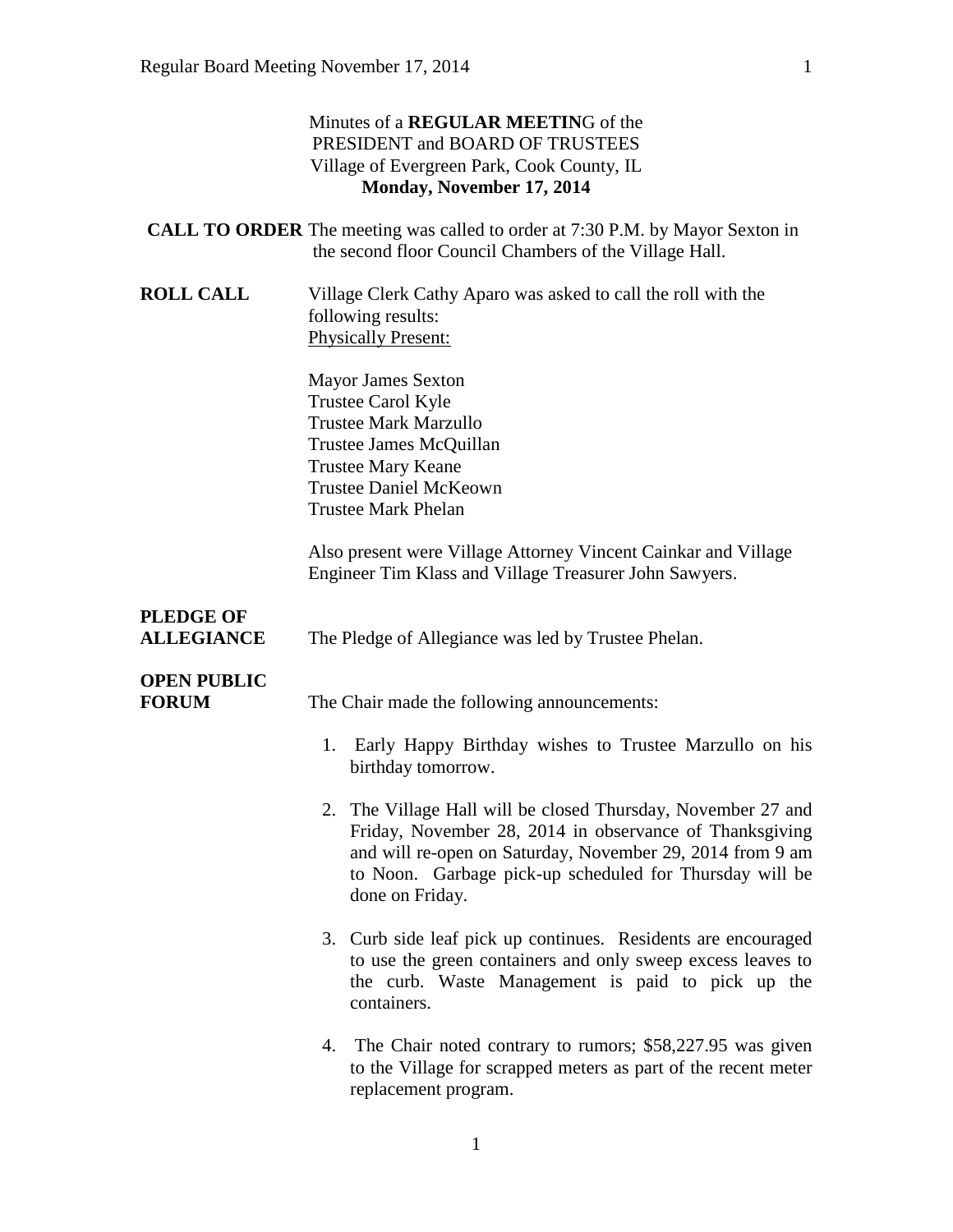- 5. Mariano's will hold a job fair for Evergreen Park residents on December 4, 2014 at the Village Hall. Times to be determined check the Village website.
- 6. Trustee Marzullo congratulated Trustee Phelan on a great job coaching the South Suburban Catholic conference football team and their remarkable undefeated season.
- 7. Trustee Kyle questioned a memo for electrical aggregation. The Chair noted that is for the commercial use for Village buildings.
- 8. Trustee Keane asked if the meter exchange is finished. Deputy Sewer Director, Mike Knieps answered 56 owners have ignored repeated letters for the change out and they will be contacted.

# **OPEN PUBLIC**

**AUDIENCE** Mrs. Helen Cuprisin, 9233 S. Homan Avenue citied a mailing from CUB (Citizens Utility Board) stating higher electrical costs to EP residents using the alternate aggregation supplier Eligo than prices from Com Ed. She questioned the \$6.00 user fee each month. Attorney Cainkar stated the savings are still better with Eligo including the \$6.00 monthly user fee. Com Ed prices must be bid every (3) three months and our price is set for (3) three years. He added the user fee is to protect the consumer from bait and switch tactics used from unscrupulous companies.

> Ms. Cherise Galbraith, 9521 S. Richmond, gave the Mayor a petition signed by over 250 residents asking the Village to implement the International Crime Free Program. She stated the rental property next to her is allowing a registered sex offender to rent the property.

> She stated a few years ago the Mayor and the Chief of Police were at her house due to ongoing issues with gang members renting a home on her block. She commended the Village on their help to alleviate that situation. Her concerns now are that the neighbor is less than (15) fifteen feet from her children. She added the International Crime Free Associate program would force property owners to be more responsible to the neighborhood and community at large when choosing renters.

> Attorney Cainkar explained the Village has a similar ordinance. He added the Village of Evergreen Park was instrumental in changing State laws regarding offenders at parks and schools when they fought the (40) forty prior sex offenders at the former Emerald Park nursing home. Mr. Cainkar stated the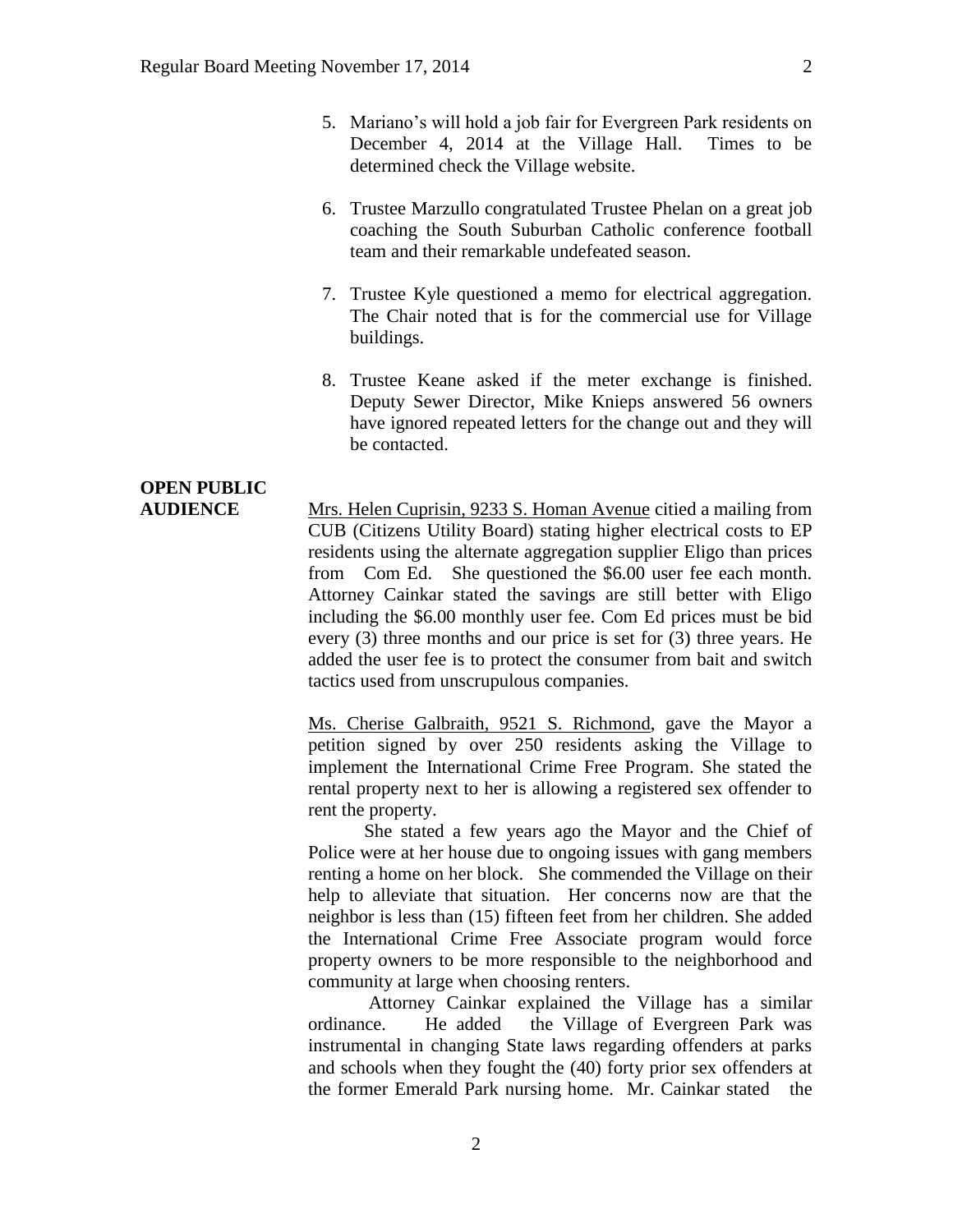State laws prohibit the offenders within proximity to schools and parks but not residential areas. He does not know of any program that currently prohibits prior criminal offenders living in rental properties.

A brief discussion took place regarding the release of public information, the rental ordinance and sexual offender registration. Mrs. Galbraith agreed to meet with the Mayor and the Police Chief regarding this issue.

## **AGENDA** Motion by Trustee Phelan second by Trustee Kyle to waive the reading of the minutes of the November 3, 2014 Regular Meeting of the President and Board of Trustees and approved as presented was passed by unanimous voice vote and so ordered by the Chair.

**RESOLUTION** 

**REGULAR** 

**NO. 2-2015** Motion by Trustee McKeown second by Trustee McQuillan to approve **Resolution NO. 2-2015** with expenditures of the General Corporate Fund of \$ 408.788.39 and the Sewer and Water Fund in the amount of  $$ 210,948.95$  and  $95<sup>th</sup>$  Street TIF Fund, \$40.83 and the Capital Improvement Fund, \$ 420,214.22 and the Street Bond Fund, \$ 12,000.00 for a total of \$1,051,992.39. Upon roll call, voting YES: Trustees Kyle, Marzullo, McQuillan, Keane, McKeown and Phelan; voting NO: NONE. The motion was passed and so ordered by the Chair.

## **TREASURER'S**

**REPORT** The Chair noted due to the end of the fiscal year the Treasurer's report for November has not been finalized and will be presented at the next Board meeting on December 1, 2014. **NO ACTION**.

# **BUSINESS**

**CERTIFICATES** Motion by Trustee Marzullo second by Trustee Keane to approve the business license application for **Evergreen Plaza Associates** to relocate their offices from the Tower Building to 9828 S. Western Avenue in Evergreen Park. Upon roll call, voting YES: Trustees Marzullo, McQuillan, Keane, McKeown, Phelan and Kyle; voting NO: NONE. The motion was passed and so ordered by the Chair.

## **VEHICLE SALE PD AND PW WORKS**

Motion by Trustee Kyle second by Trustee Phelan to approve the sale of a 2001 Ford Crown Victoria (Police Dept.) and a 1994 Morbark Chipper (Public Works). Upon roll call voting YES: Trustees McQuillan, Keane, McKeown, Phelan, Kyle and